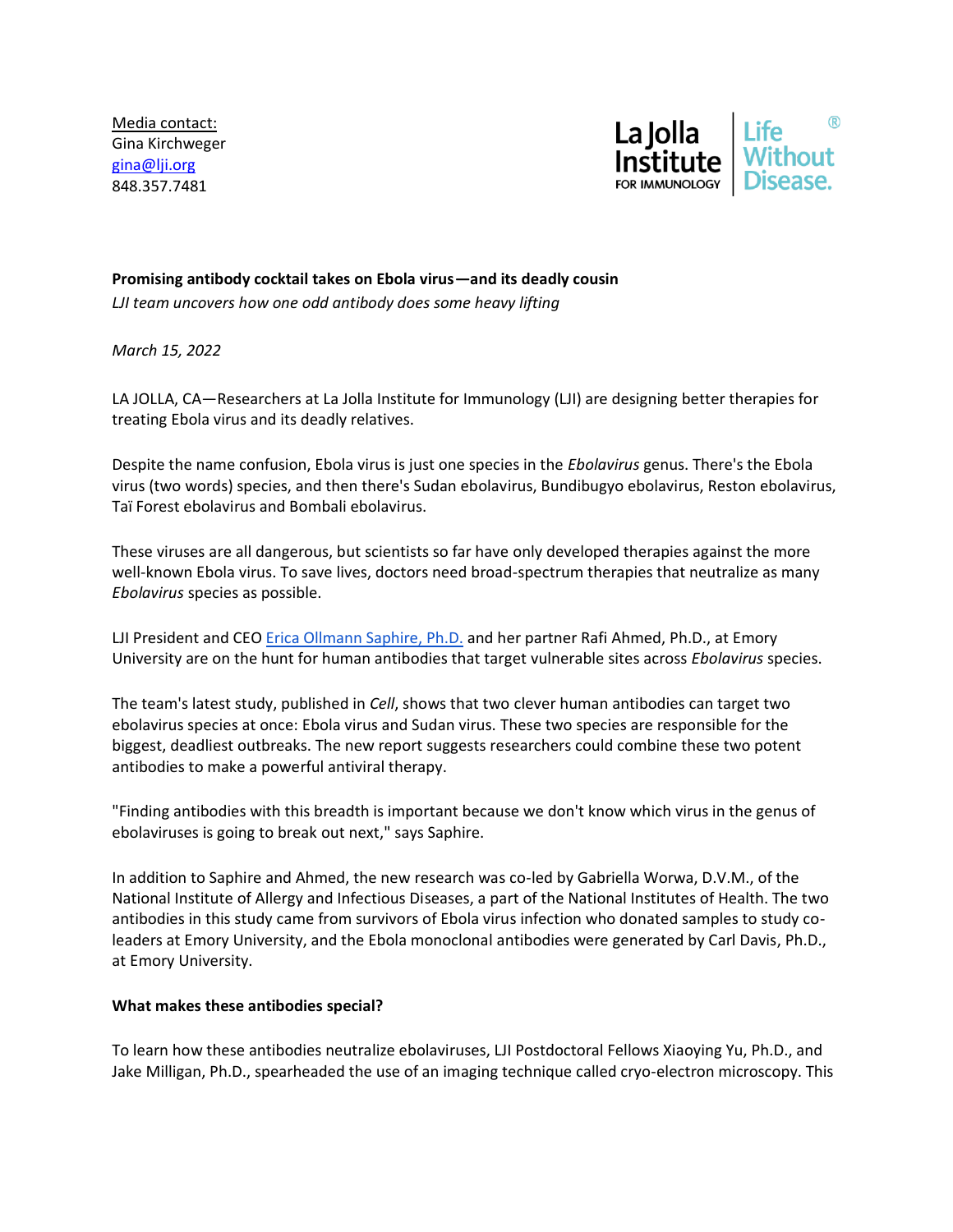technique gave them a clear view of how the two antibodies, called 1C3 and 1C11, bind to vulnerable sites on a key ebolavirus protein, called the glycoprotein.

The team was surprised to see that 1C3 attacked the glycoprotein in an unexpected way. Instead of sticking to one site on the glycoprotein, like a key in a lock, the 1C3 lodged itself in an asymmetrical configuration, which let it block three glycoprotein sites at once.

"This antibody might punch above its weight," says Saphire. "The antibody is able to block three sites on the virus at the same time using different loops and structures to anchor into each one. That is remarkable."

Meanwhile, the paired antibody 1C11 binds to the fusion machinery the virus would normally use to enter and infect host cells. As Saphire explains, because the fusion machinery has such a critical job, it looks very similar between Sudan virus and Ebola virus. "This is a site of very broad recognition and resistance to any antibody escape," she says. "That's how this antibody gets its breadth."

There are still four more *Ebolavirus* species to address, but Ebola virus and Sudan virus have caused the largest and most lethal outbreaks.

One more reason these two antibodies make a dream team: They aren't easily distracted.

While there are antibody therapies against Ebola virus, some antibodies in these therapies don't actually neutralize the virus. Instead, the antibodies home in on a decoy protein, called soluble glycoprotein, that the virus makes.

Fortunately, 1C3 and 1C11 ignore the decoy and go straight for the virus's actual surface glycoprotein structure. This means the researchers could use fewer antibodies to effectively target Ebola virus and Sudan virus. "If 80-90% of what's there is some kind of smokescreen, having antibodies that can target the vulnerable spot is valuable," Saphire says.

The two antibodies had the right stuff—and they performed very well outside the lab. Study collaborators found that combining 1C3 and 1C11 in an antibody therapy could protect against Ebola virus and Sudan virus disease in non-human primates, reversing severe symptoms.

"These are both very potent antibodies," says Yu. **What does this mean for patients?**

The fighting power of 1C3 and 1C11 could mean more lives saved when every second matters. The broad-spectrum effects of the two antibodies makes them a promising therapy for situations when doctors don't have time to figure out which *Ebolavirus* species is responsible.

Even better, these antibodies may be effective even when given late in the course of the disease. This late treatment would be extremely valuable because many patients with either Ebola virus or Sudan virus have already progressed far into infection when they are diagnosed.